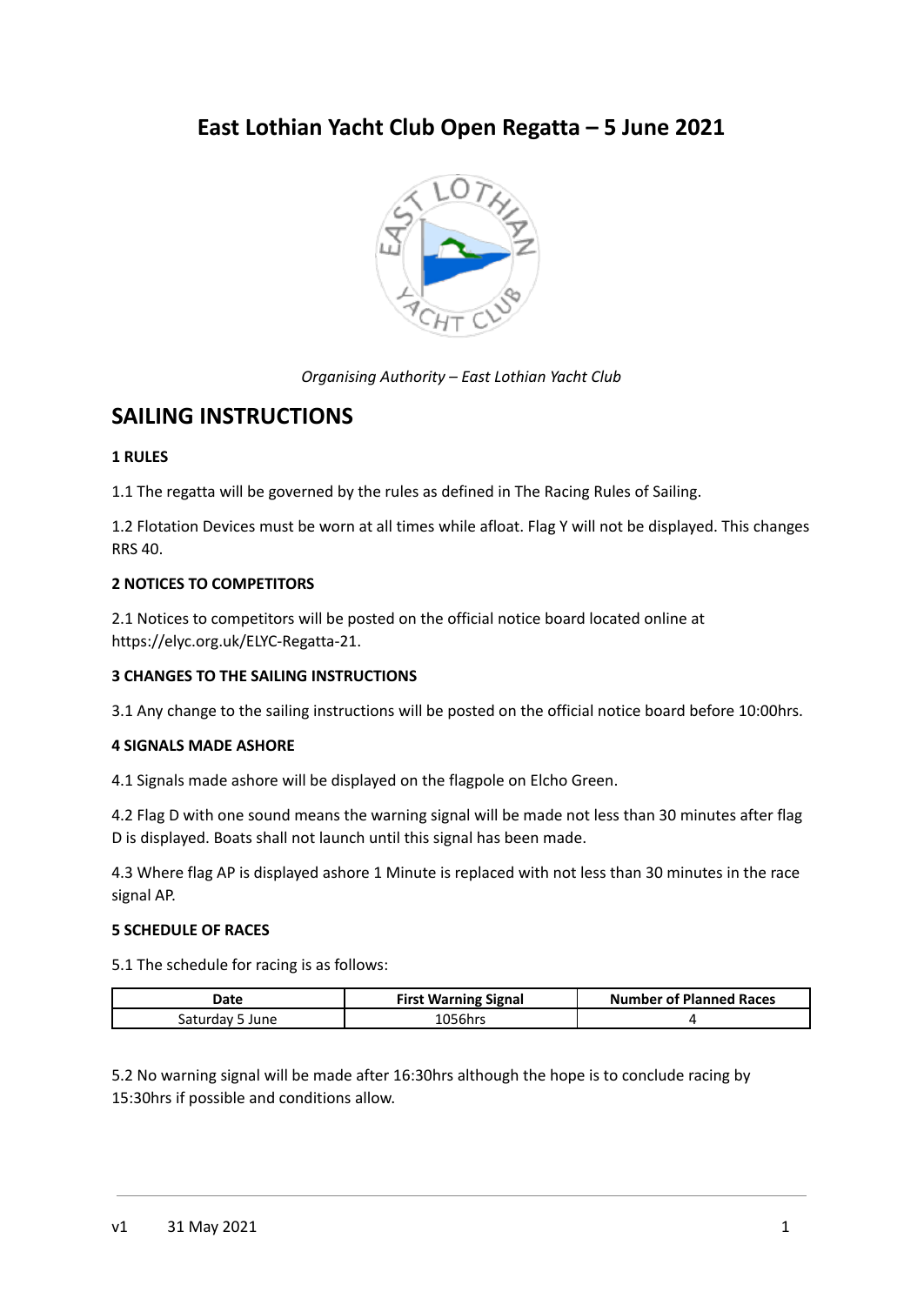## **6 CLASS FLAGS**

6.1 The class flags to be used are as follows:

| Aero                  | Flag R            |
|-----------------------|-------------------|
| ILCA 7 (Laser Full)   | Numeral pennant 7 |
| l Streaker            | Flag K            |
| ILCA 6 (Laser Radial) | Numeral pennant 6 |

# **7 RACING AREAS**

7.1 The courses may be in the west bay of North Berwick between Craigleith Island and the Lamb offshore of the Law rocks or in the area to the north east of North Berwick harbour, extending east towards the Bass Rock.

# **8 THE COURSES**

8.1 The diagram in Addendum A show the courses to be sailed for the schedule of racing.

8.2 The approximate magnetic bearing to the first mark may be displayed on the committee boat.

8.3 The number of laps will be displayed on a whiteboard on the committee boat.

8.4 Boats must pass through the start/finish line on each windward leg.

# **9 MARKS**

9.1 Course marks shall be as detailed in the course chart in Addendum A and generally be yellow or orange cylindrical marks or red or yellow spherical buoys.

### **10 THE START**

10.1 The line is defined as the line between the mast displaying an orange flag on the committee boat and the pin end buoy.

10.2 An inner limit mark may be used to protect the committee boat. If used, no boats shall pass between the limit mark and the committee boat.

10.3 The race committee may choose to use a single starting sequence for a class or a rolling starting sequence to start a race as follows. This changes RRS 26.

| Time                                                              | <b>Signal</b>             | <b>Signals Displayed/Removed</b>                                         |
|-------------------------------------------------------------------|---------------------------|--------------------------------------------------------------------------|
| -4 minutes                                                        | <b>Warning Signal</b>     | 1st Class flag displayed                                                 |
| -2 minutes                                                        | <b>Preparatory Signal</b> | Preparatory signal displayed and<br>next class flag displayed if rolling |
|                                                                   |                           | sequence                                                                 |
| 0 minutes                                                         | 1st Class Start Signal    | 1st Class flag and preparatory                                           |
|                                                                   |                           | removed if not a rolling sequence                                        |
| +2 minutes                                                        | 2nd Class Start Signal    | Class flag removed                                                       |
| Rolling sequence repeats with start signals at 2 minute intervals |                           |                                                                          |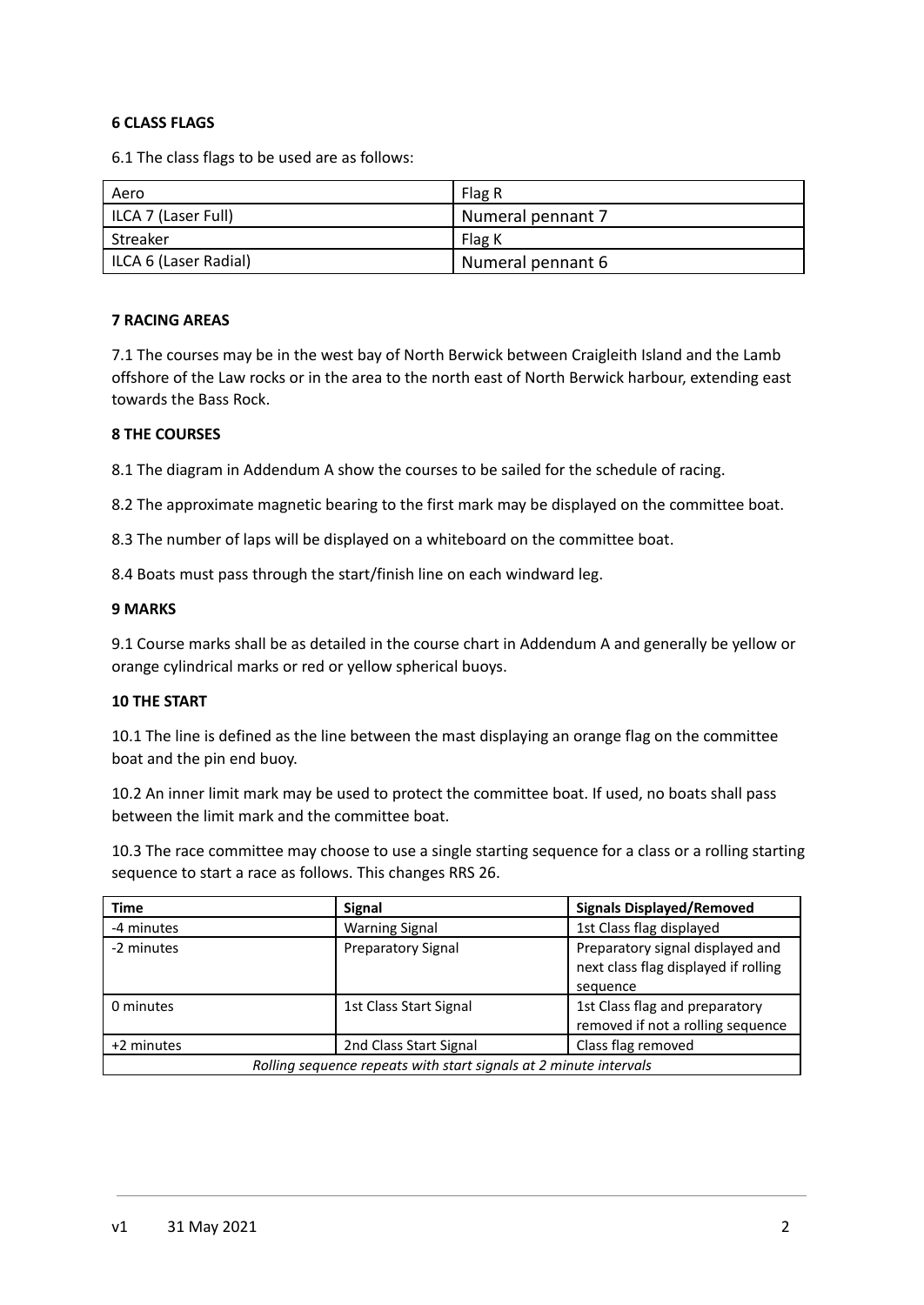10.4 The intended order in which the fleets will be started for the first race will be given at the briefing and displayed on the official notice board. The order for subsequent races may be changed at the discretion of the race committee.

10.5 Prior to commencing the starting sequence the race committee may draw attention to the upcoming sequence by displaying an orange flag and making multiple sound signals.

10.6 Boats whose warning signal has not been made shall avoid the starting area during the starting sequence.

10.7 A boat that does not start within 10 minutes of her warning signal shall be scored Did Not Start without a hearing. This changes RRS A4 and A5.

# **11 THE FINISH**

11.1 The finish line will be between a mast displaying a blue flag on the committee boat and the course side of the finishing mark. The committee boat may be substituted by a RIB for finishing purposes.

11.2 An inner limit mark may be used to protect the finish boat. If used, no boats shall pass between the limit mark and the finish boat.

11.3 The race committee may signal the intention to shorten course by displaying flag S with two sounds on the committee boat. The race committee may display flag S over class flags indicating that those classes only are to finish.

11.4 The race committee may move the committee boat at the finish from its position at the start. Alternately, classes may be finished by a RIB displaying flag S at any mark on the course.

11.5 To aid the quick turn around of races the race committee reserves the right to finish boats in their observed position on the course. If this is the case a RIB will communicate to the relevant boats.

# **12 PENALTY SYSTEM**

12.1 In the event that a boat breaks rule 31, touching a mark, they shall take their penalty, if applicable, as per their class rules, only if they have their own class start.

### **13 TIME LIMITS AND TARGETS**

13.1 The target time for the first boat finishing in each class will be 40 minutes.

13.2 The race committee may finish boats failing to finish within 30 minutes after the first boat sails the course and finishes by their observed position on the course. This changes RRS 35, A4 and A5. 14

### **PROTESTS AND REQUESTS FOR REDRESS**

14.1 Protest situations, due to the need to observe social distancing, will be settled by verbal arbitration. The beachmaster and competitors involved should be informed within 20 minutes of the last competitor arriving ashore. Socially distanced arbitration discussions will be arranged by the arbitrator and decisions communicated verbally and in writing on the notice board. Decisions not accepted by competitors can be taken to RYA appeal.

### **15 SCORING**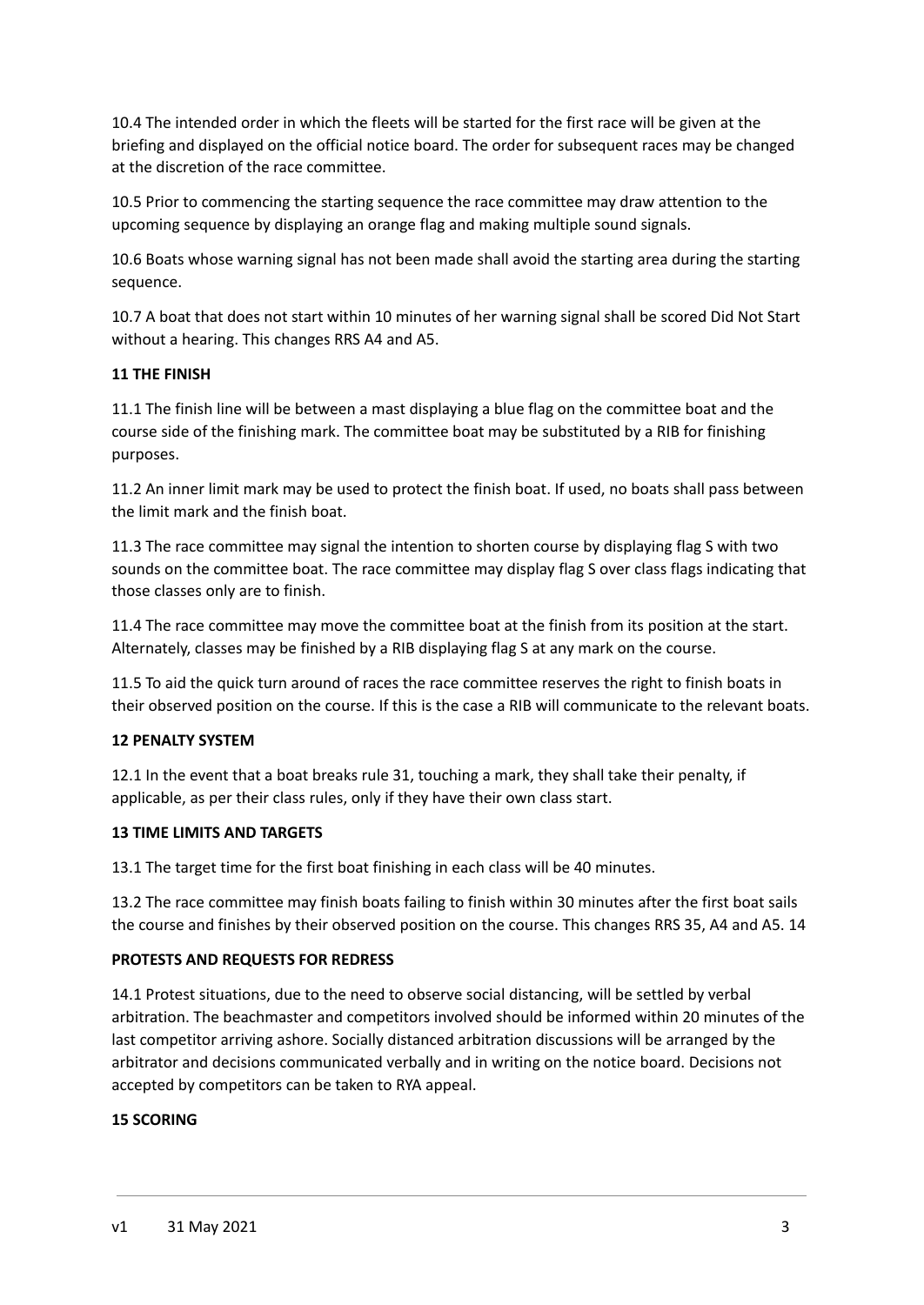15.1 One race is required to be completed to constitute a series.

15.1.1 When fewer than four races have been completed, a boat's series score will be the total of her race scores.

15.1.2 When four races have been completed, a boat's series score will be the total of her race scores excluding her worst score.

15.2 If different classes start together and are in one race, results will be determined using the Portsmouth Yardstick system and average lap times. This system is intended to be used if there are a variety of rig sizes in the Aero fleet.

# **16 SAFETY REGULATIONS**

16.1 A boat that retires from a race shall notify the race committee as soon possible.

# **17 REPLACEMENT OF CREW OR EQUIPMENT**

17.1 Substitution of competitors will not be allowed without prior written approval of the race committee.

# **18 RADIO COMMUNICATION**

18.1 Except in an emergency, a boat that is racing shall not make voice or data transmissions and shall not receive voice or data communications that are not available to all boats.

## **19 PRIZES**

19.1 A virtual prize giving will take place online after racing. Prize vouchers will be distributed via email.